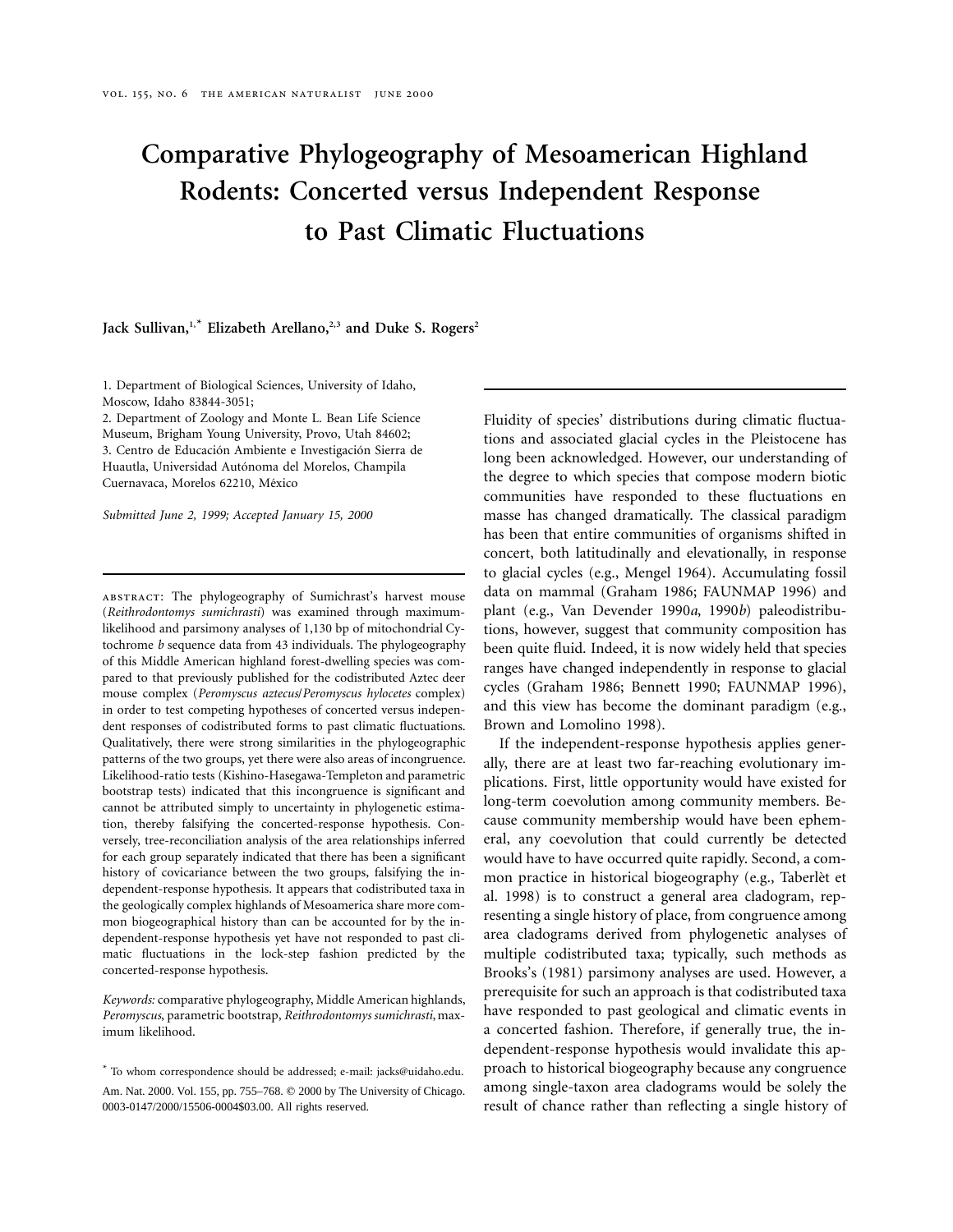

**Figure 1:** Distribution of *Reithrodontomys sumichrasti* and collection localities for samples examined here. Note that the Costa Rican portion of the distribution and the collection locality for the sample from Costa Rica are not on this map.

place. Using Brooks's parsimony analysis in such a case would be analogous to conducting phylogenetic analysis on random data; a single phylogenetic tree would possibly be obtained, but it would be meaningless.

Comparative phylogeography (Avise 1992, 1998) provides a means by which to distinguish these two paradigms (Riddle 1996, 1998); such studies assess the degree to which the members of particular biotic assemblages have responded to climatic and geographic events in concert (Zink 1996; Avise 1998). Furthermore, detection of congruent phylogeographies provides predictions about patterns of genetic variation for codistributed taxa that have yet to be sampled (Avise 1998) and, thereby, allows for the circumscription of regional conservation units from a multitaxon perspective (i.e., Avise 1992). Conversely, any incongruence detected among phylogeographies of codistributed taxa may result from ecological differences among the species under consideration (i.e., Avise 1998). Thus, comparative phylogeography provides a critical link that allows integration of historical and ecological biogeography (Riddle 1996).

The Middle American highlands represent an ideal model system for testing concerted- versus independentresponse hypotheses of codistributed species to past climatic and geologic events. These highlands include several distinct mountain ranges in central and southern Mexico and upper Middle America, and the region is characterized by very high rates of endemism (e.g., Fa and Morales 1993; Flores-Villela and Gerez 1994). The mountain ranges include the Sierra Madre Oriental (SMOr), which extends north-south in eastern Mexico; the Cordillera Transvolcanica (CT), which runs east to west through central Mexico; the Sierra Madre del Sur (SMdS) along the southwestern coast of Mexico; the complex highlands in central Oaxaca (OH); and the mountains of Chiapas and northwestern Middle America (TIH; fig. 1). Cloud and pine/ oak forests occur at moderate to high elevations in each of these ranges, and these forests are currently rendered disjunct by intervening wet or dry lowlands. Although paleoecological data for this region are too sparse to evaluate whether these forests were formerly more extensive, their present disjunct occurrence may be a result of fragmentation (Toledo 1982; McDonald 1993).

Two rodent species complexes, the Aztec deer mouse complex (*Peromyscus aztecus*/*Peromyscus hylocetes* complex) and Sumichrast's harvest mouse (*Reithrodontomys sumichrasti*) are broadly codistributed in several disjunct sets of populations in this region. For each complex, the fragmented ranges have been thought to represent remnants of once continuous montane species (i.e., Carleton 1979). Sullivan et al. (1997) examined the phylogeography of the *P. aztecus*/*P. hylocetes* complex and postulated a set of area relationships for the highlands of Mesoamerica (fig. 2). The classical paradigm, represented by the concertedresponse hypothesis, predicts that area relationships inferred from the codistributed *R. sumichrasti* will be congruent to those inferred from the *P. aztecus*/*P. hylocetes* complex. Conversely, the current paradigm, represented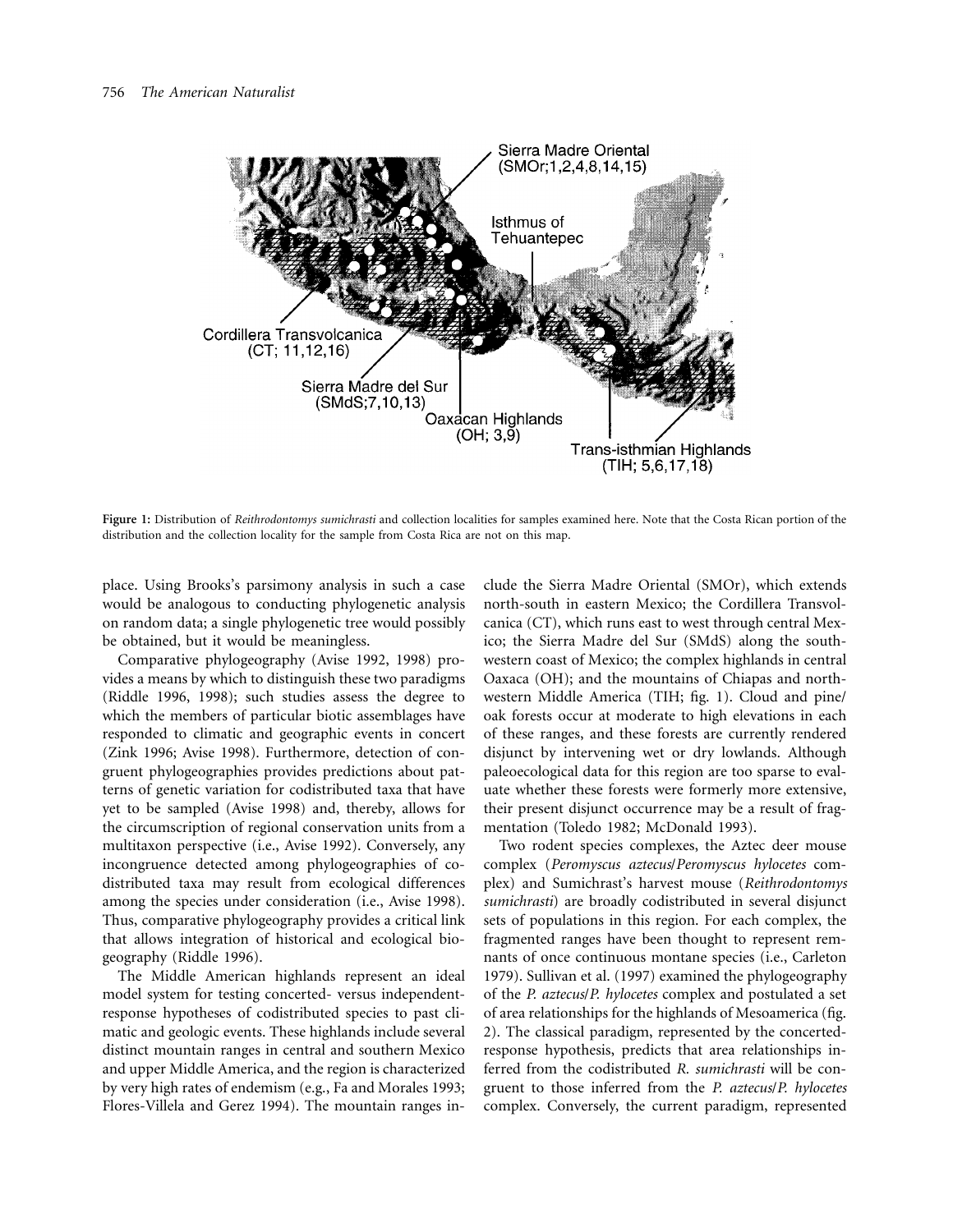

**Figure 2:** Hypothesis of area relationships for the Middle American highlands inferred by Sullivan et al. (1997) from examination of the phylogeography of the *Peromyscus aztecus/Peromyscus hylocetes* complex. The hypotheses of Sullivan et al. (1997) were augmented here by the addition of the sample of *P. aztecus evides* from Omiltemi, Guerrero, Mexico ( $SMdS<sub>E</sub>$ ).

by the independent-response hypothesis, predicts no more congruence than would be expected by chance. Here, we use sequence data from the mitochondrial Cytochrome *b* gene (cyt b) to test the predictions of both the concertedresponse hypothesis and the independent-response hypothesis for these two highland rodent complexes.

## **Methods**

#### *Samples*

Forty-three individuals of Sumichrast's harvest mice were examined from among the 18 localities listed in table 1. At least one sample is included from each of the three allopatric segments of the distribution; however, populations in the mountains of southcentral Mexico are more thoroughly sampled than any from southeast of the Isthmus of Tehuantepec (fig. 1). In addition, *Reithrodontomys megalotis* and *Reithrodontomys microdon* (three and one individuals, respectively) were included as outgroup taxa. *Reithrodontomys sumichrasti* and *R. megalotis* are members of the *megalotis* species group in the subgenus *Aporodon*, whereas *R. microdon* is a member of the subgenus *Reithrodontomys*. Thus, these taxa provide a paraphyletic outgroup for rooting the *R. sumichrasti* intraspecific phylogeography (E. Arellano and D. S. Rogers, unpublished data). In addition, we present sequence data for *Peromyscus aztecus* (*Peromyscus aztecus evides*) from the western end of the Sierra Madre del Sur (table 1) to supplement the data set of Sullivan et al. (1997).

# *Data Collection*

DNA was extracted from approximately 10 mg of liver tissue following Gustincich et al. (1991). Amplification of the cyt b gene was conducted using the following primers: L-14115: 5'-GATATGAAAAACCATCGTTG-3' and H-15915: 5'-CTGCAGTCATCTCCGGTTTACAA-GAC-3'. Position numbers refer to the mitochondrial genome of *Mus* (Bibb et al. 1981). Amplified products were cleaned using polyethylene glycol (PEG) precipitation, and the entire gene was sequenced in four cyclesequencing reactions using the BigDye Kit (Applied Biosystems, Foster City, Calif.). In addition to the external PCR primers, the following internal primers were used for sequencing: L-14553: 5'-CTACCATGAGGACAAA-TATC-3' and H-14963: 5'-GGCAAATAGGAARTAT-CATT-3'. Sequencing reactions were cleaned via gel filtration using CentriSep columns (Princeton Separations, Princeton, N.J.) and run on an ABI 377 automated sequencer using 4% Long Ranger gels. This approach consistently produced reliable sequences of at least 600 bp; thus, approximately 90% of the gene was sequenced in both directions, with the remaining sequence being within 200 bp of a sequencing primer. Only the first 700 bp were sequenced for every individual, and each unique haplotype (as defined by the first 700 bp) was sequenced in its entirety. These sequences have been deposited in Genbank under accession numbers AF211894–AF211923.

## *Phylogenetic Analyses*

Sequences were aligned using the automated contig assembly option in Sequencher (GeneCodes, Ann Arbor, Mich.); this was straightforward because no gaps were required. Phylogenetic analyses were conducted under both parsimony and likelihood optimality criteria using PAUP\* (test version 4.0d61-d65; written by D. L. Swofford). Likelihood methods have the advantage of being explicitly model based and, therefore, are particularly well suited to statistical phylogenetic hypothesis testing (Huelsenbeck and Crandall 1997; Sullivan and Swofford 1997). However the computational demands of likelihood methods render impractical the ideal strategy of simultaneous optimization of all model parameters for each tree examined during a tree search. We, therefore, used an iterative-search strategy designed to circumvent the need of such simultaneous optimization (Swofford et al. 1996; Sullivan and Swofford 1997). This strategy entails an initial search under parsimony to identify a set of initial trees (i.e., trees that contain any long internal branches; Sullivan et al. 1996), evaluation of alternative maximum-likelihood (ML) models, estimation of the parameters of those models using the initial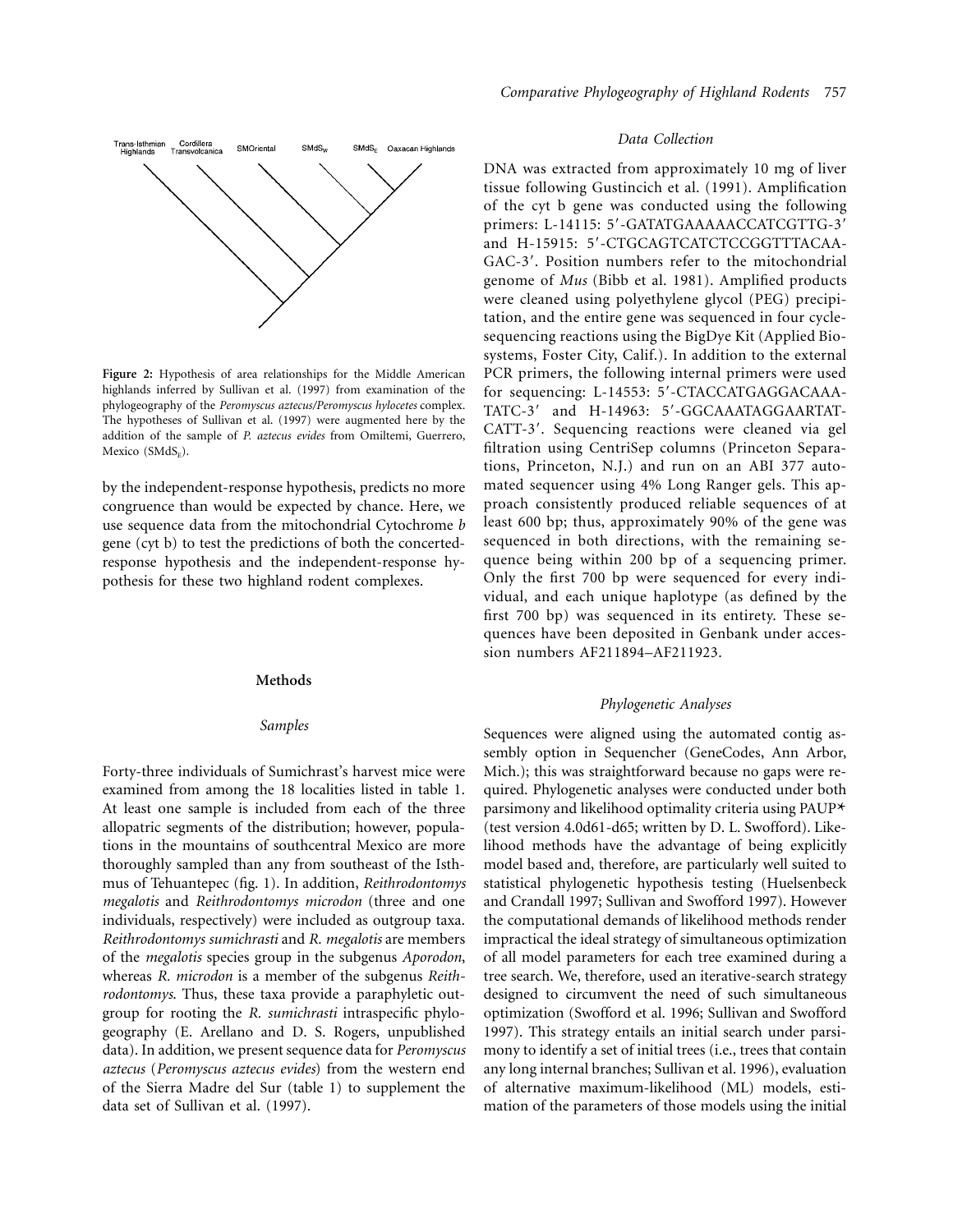| Site                         | Region <sup>a</sup> | Location                                               | $\boldsymbol{n}$ |
|------------------------------|---------------------|--------------------------------------------------------|------------------|
| Reithrodontomys sumichrasti: |                     |                                                        |                  |
| 1                            | SMOr                | Mexico, Hidalgo, Rancho La Mojonara, 2,010 m           | 6                |
| 2                            | SMOr                | Mexico, Hidalgo, 10 km SW Tenango de Doria, 2,200 m    | 2                |
| 3                            | <b>OH</b>           | Mexico, Oaxaca, 1.5 km S Puerto de la Soledad, 2,600 m | 4                |
| 4                            | SMOr                | Mexico, Veracruz, 6.5 km W Zacualtapan, 2,070 m        | 3                |
| 5                            | <b>CRH</b>          | Costa Rica, San Jose, Cascajal de Coronado, 1,650 m    |                  |
| 6                            | CH.                 | Mexico, Chiapas, 13 km NE San Cristobal de las Casas   | 4                |
| 7                            | SMdS <sub>w</sub>   | Mexico, Guerrero, Omiltemi                             | 5                |
| 8                            | SMOr                | Mexico, Veracruz, Xometla                              |                  |
| 9                            | OH                  | Mexico, Oaxaca, 27.5 km W Orizaba                      | 2                |
| 10                           | SMdS <sub>E</sub>   | Mexico, Oaxaca, 4.8 km S Suchixtepec                   | 2                |
| 11                           | CT                  | Mexico, Michoacan, 6.2 km W Mil Cumbres                |                  |
| 12                           | CT                  | Mexico, Michoacan, 3.2 km E Opopeo                     | 3                |
| 13                           | SMdS <sub>w</sub>   | Mexico, Guerrero, 10.2 km SW Filo de Caballo           |                  |
| 14                           | SMOr                | Mexico, Hidalgo, 5.0 km N Zacoultipan                  |                  |
| 15                           | SMOr                | Mexico, Hidalgo, 0.5 km N Molango                      |                  |
| 16                           | CT.                 | Mexico, Michoacan, 1.9 km S Villa Escalante            |                  |
| 17                           | CH.                 | Mexico, Chiapas, Rayon                                 |                  |
| 18                           | CH.                 | Mexico, Chiapas                                        |                  |
| Reithrodontomys megalotis    |                     | Mexico, D.F., Desierto de los Leones                   | 3                |
| Reithrodontomys microdon     | .                   | Mexico, Chiapas, 13 km NE San Cristobal de las Casas   |                  |
| Peromyscus aztecus evides    | .                   | Mexico, Guerrero, Omiltemi                             | 2                |

**Table 1:** Collection localities for the *Reithrodontomys sumichrasti*, outgroup, and *Peromyscus aztecus* samples examined here

<sup>a</sup> Region abbreviations are as follows: SMOr = Sierra Madre Oriental; OH = Oaxacan Highlands; CRH = Costa Rican Highlands; CH = Chiapan Highlands; SMdS = Sierra Madre del Sur; CT = Cordillera Transvolcanica. Together, the CRH and CH for the region TIH (trans-isthmian highlands).

trees, and subsequent tree search(es) under the likelihood criterion, using an objectively determined and fully defined model. The initial parsimony searches (heuristic searches with 100 replicate random addition sequences and tree bisection-reconnection branch swapping [TBR]) were conducted using equal weights. Because use of an appropriate likelihood model can be crucial to statistical tests of phylogenetic hypotheses (e.g., Sullivan and Swofford 1997; Zhang 1999), the relative fit of 16 alternative models of sequence evolution was assessed across the six parsimony trees by means of likelihood-ratio tests. Yang et al. (1995), provided a justification of use of the  $\chi^2$ -approximation to the null distribution, but Whelan and Goldman (1999) indicated conditions under which the  $\chi^2$  distribution differs significantly from the distribution generated by simulation under the null hypothesis. These 16 models are the same as Sullivan et al. (1997) used in their examination of the phylogeography of the *P. aztecus*/*Peromyscus hylocetes* complex, and a comparison of the explicit assumptions of these models is provided by Sullivan and Swofford (1997).

Subsequent heuristic searches (10 random addition sequences, TBR branch swapping) were then conducted under likelihood with the fully defined, best-fit model. Because the presence of multiple zero-length internal branches (which were also detected in the parsimony analyses; see below) caused likelihood searches to bog down in evaluation of alternative resolutions of polytomies (zero-length internal branches), ML analyses were conducted on a reduced data set from which four haplotypes were omitted: cwk1009, fac1112, jmv1571, jmv1640. These were chosen for omission because the parsimony analyses suggested that inclusion of these haplotypes results in a large number of zero-length internal branches. Furthermore, a strict consensus of the two most parsimonious (MP) trees for the reduced data set is identical to the pruned strict consensus of the MP trees for the full data set (not shown).

Although the likelihood-ratio tests used above provide an evaluation of the relative fit of several alternative nested models, and thereby provide an objective means of model choice, they can provide no indication of the adequacy of the chosen model. That is, simply because the chosen model fits the data better than any of the alternatives examined, it may nevertheless fit the data poorly. Therefore, we examined the adequacy of the chosen model following Goldman (1993). Under this approach, goodness-of-fit can be assessed by the difference between the unconstrained likelihood (the multinomial likelihood) and the likelihood of the ML tree under the model being examined. The null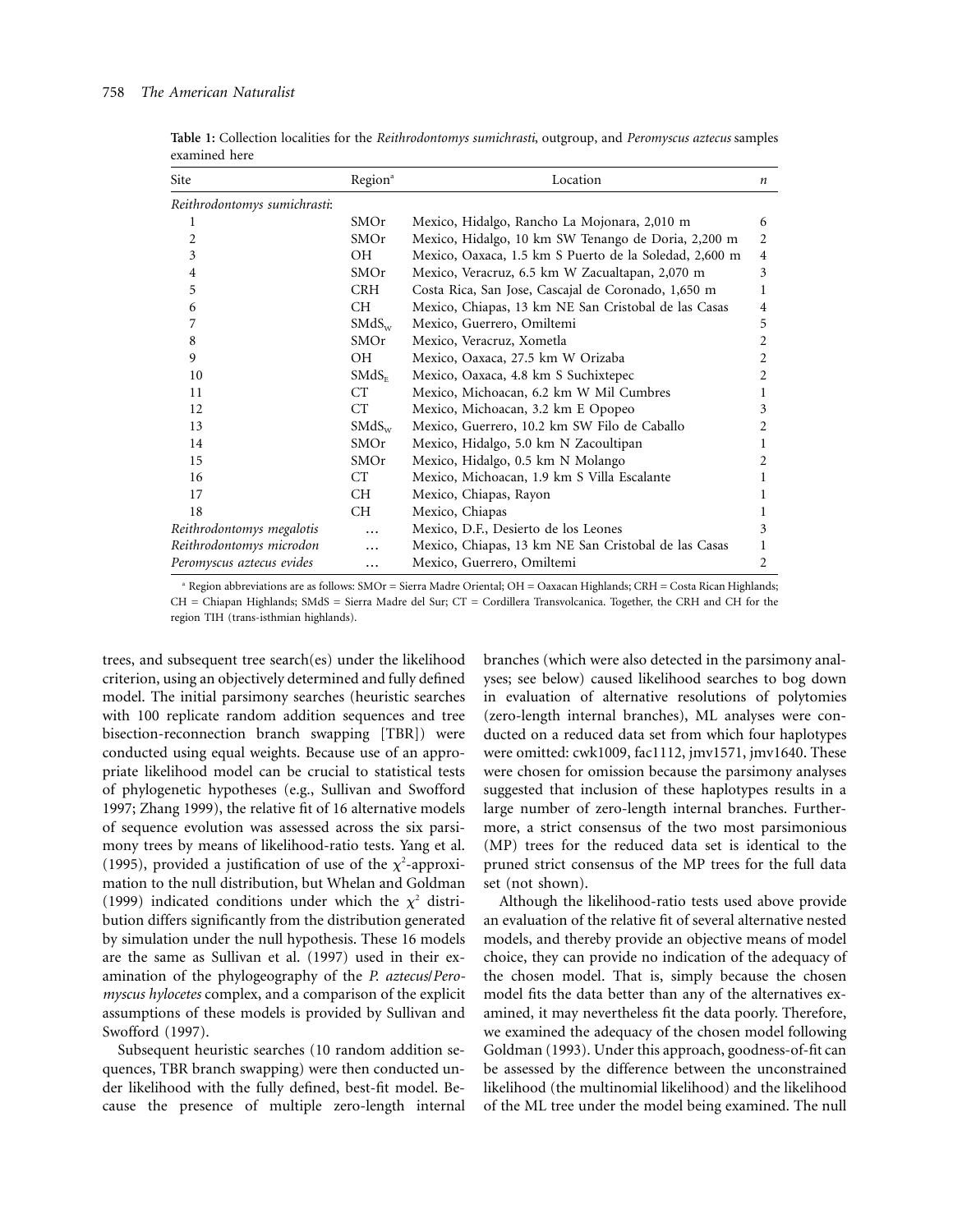hypothesis is that this difference is no greater than would be expected by chance were there a perfect fit between model and data; the null distribution was generated via simulation under the candidate model, with parameters of that estimated from the original data.

Nodal support was estimated by bootstrap analysis (Felsenstein 1985). For parsimony bootstrap analyses, we used 500 replicates, each of which was subjected to a full heuristic search (i.e., with TBR branch swapping). For likelihood bootstrap analyses, MAXTREES was set to one in the analyses of each of the replicates, and TBR branch swapping was allowed to continue to completion. This approach may be viewed as intermediate between more conventional bootstrap analyses and the FastBoot approach, which uses random input orders to build a tree for each pseudoreplicate data set via stepwise addition (no branch swapping is conducted). Although the behavior of the approximate FastBoot method is not thoroughly understood, Felsenstein (1993) has suggested that the error measured by the resampling procedure is likely to be much greater than that associated with branch swapping. In addition, there is some indication that the FastBoot procedure is conservative in its estimation of nodal support, at least in parsimony analyses (Mort et al. 2000). Thus, nodes that receive strong support in our intermediate ML bootstrap analyses would likely be more strongly supported were the analyses of pseudoreplicate data sets to have saved more than a single tree on which to swap.

## *Tests of Alternative Hypotheses*

Statistical tests of phylogeographic hypotheses were conducted using three methods. Kishino-Hasegawa-Templeton (KHT tests; Templeton 1983; Kishino and Hasegawa 1989) and parametric bootstrap tests (Efron and Tibshirani 1993; Huelsenbeck et al. 1996) were used to test phylogeographic congruence (i.e., the concerted-response hypothesis), and a randomization test of reconciled tree maps (Page 1994) was used to assess the significance of shared history between the two groups (i.e., with the independent-response hypothesis as the null). Both KHT and parametric bootstrap tests were conducted under both parsimony and likelihood, with the likelihood tests conducted using the reduced data set. These two tests employ the same test statistic: the difference in optimality score (either tree length or ln likelihood) between the optimal tree and the tree constrained to fit the hypothesis under examination. The null hypothesis is identical for both tests; there is no greater incongruence between the phylogeographic patterns observed in *R. sumichrasti* and the *P. aztecus/P. hylocetes* complex than can be attributed to uncertainty in phylogenetic estimation. The difference between these tests lies in the null distribution used to derive *P* values. In the KHT test, the null distribution is generated directly from the data; under the hypothesis that there is no difference between the two trees being compared, single-site differences in optimality score are expected to be normally distributed (Kishino and Hasegawa 1989) and a simple *t*-test may be used. For the parametric-bootstrap test, the null distribution is generated via simulation under the null hypothesis and is therefore independent of the data under examination. Reciprocal comparisons were conducted for each of these tests.

The third test entailed tree mapping (Page 1994). This method was designed to analyze cospeciation between parasite and host lineages; however, it can also be used to assess shared history between codistributed groups. TREE-MAP (version 1.0; Page 1994) was used to estimate the degree of shared history between the two complexes; this is measured by the inferred number of covicariance events in the reconciliation. For this test, the null hypothesis is that there is no greater covicariance than would be expected at random for two groups with completely independent histories. The significance of the number of covicariance events inferred from the data was assessed by generating comparisons between 5,000 pairs of random trees. In each of these comparisons, the phylogeographies of both species complexes were randomized.

## **Results**

# *Phylogenetic Analyses*

Based on the first 700 bp of the cyt b gene, we identified 30 unique haplotypes within the sample of 43 individuals of *Reithrodontomys sumichrasti* examined. Uncorrected divergence levels (*p* distances) among these haplotypes (for the 1,130 bp) within *R. sumichrasti* ranged from 0% to 7.7%. Between *R. sumichrasti* and the outgroup taxa, divergences ranged from 6.9% to 8.7% for comparisons with *Reithrodontomys megalotis*, and from 12.9% to 14.7% for comparisons with *Reithrodontomys microdon*. Including outgroups, 260 sites were observed to vary; 168 of these were parsimony informative. The distribution of variation among codon positions is as expected for a coding gene; 48 first codon-position sites were observed to vary (23 parsimony-informative sites), eight second codon-position sites were observed to vary (two parsimony-informative sites), and 204 third codon-position sites were observed to vary (138 parsimony-informative sites). This distribution of variation, as well as the absence of stop codons, frameshift substitutions, and radical amino-acid substitutions suggests that these are in fact mtDNA sequences rather than those of a nuclear pseudogene.

Initial parsimony analysis with equal weights resulted in six equally parsimonious trees (451 steps; consistency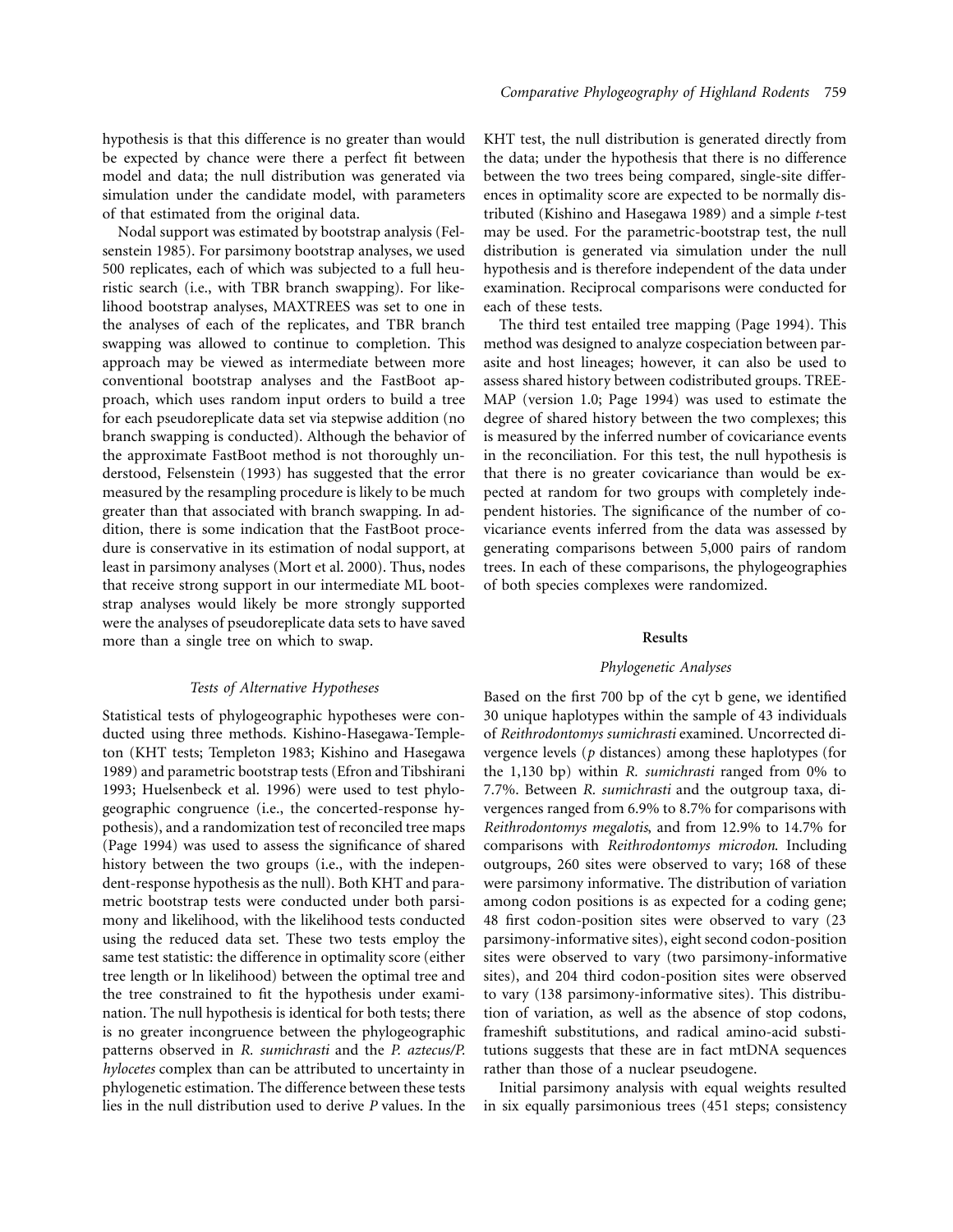index of 0.547, excluding uninformative sites; rescaled consistency index of 0.5545); the ingroup topologies differed primarily in the resolution of near zero-length internal branches. Two of the topologies are identical to that shown in figure 3, and the remaining four differed in that  $SMdS<sub>w</sub>$  samples formed a paraphyletic group. In general, there are several well-supported nodes and a few nodes with low bootstrap support. The samples from south and east of the Isthmus of Tehuantepec form a well-supported clade (labeled TIH for the trans-Isthmian highlands in figs. 1, 3, and 4), as do all the samples from north and west

of the isthmus (fig. 3). Within this latter clade, samples from the Sierra Madre Oriental (SMOr) form a well-supported group, as do the remaining samples from central Mexico. This last clade (the OH/CT/SMdS clade) includes the samples from the Oaxacan Highlands (OH) and the Cordillera Transvolcanica (CT), each of which themselves represent a well-supported monophyletic assemblage of haplotypes, as well as the samples from the entire Sierra Madre del Sur (SMdS). However, the samples from the Sierra Madre del Sur do not form a monophyletic group. The small sample  $(n = 2)$  from the eastern end of this



Scale:  $-$  = 5 inferred substitutions

**Figure 3:** One of six equally parsimonious trees found using equal weights. This tree has a length of 451 steps, a consistency index of 0.547 (excluding uninformative sites), and a rescaled consistency index of 0.5545. Numbers in parentheses following sequence labels represent the number of individuals with the identical haplotype. Numbers associated with each node represent bootstrap values (500 replicates). Nodes without bootstrap values received !50% bootstrap support. This tree differs from one of the other MP trees only by alternative resolutions of zero-length internal branches and differs from the other four MP trees in that the haplotypes from  $SMS_W$  are paraphyletic in those. Branch lengths inferred using ACCTRAN.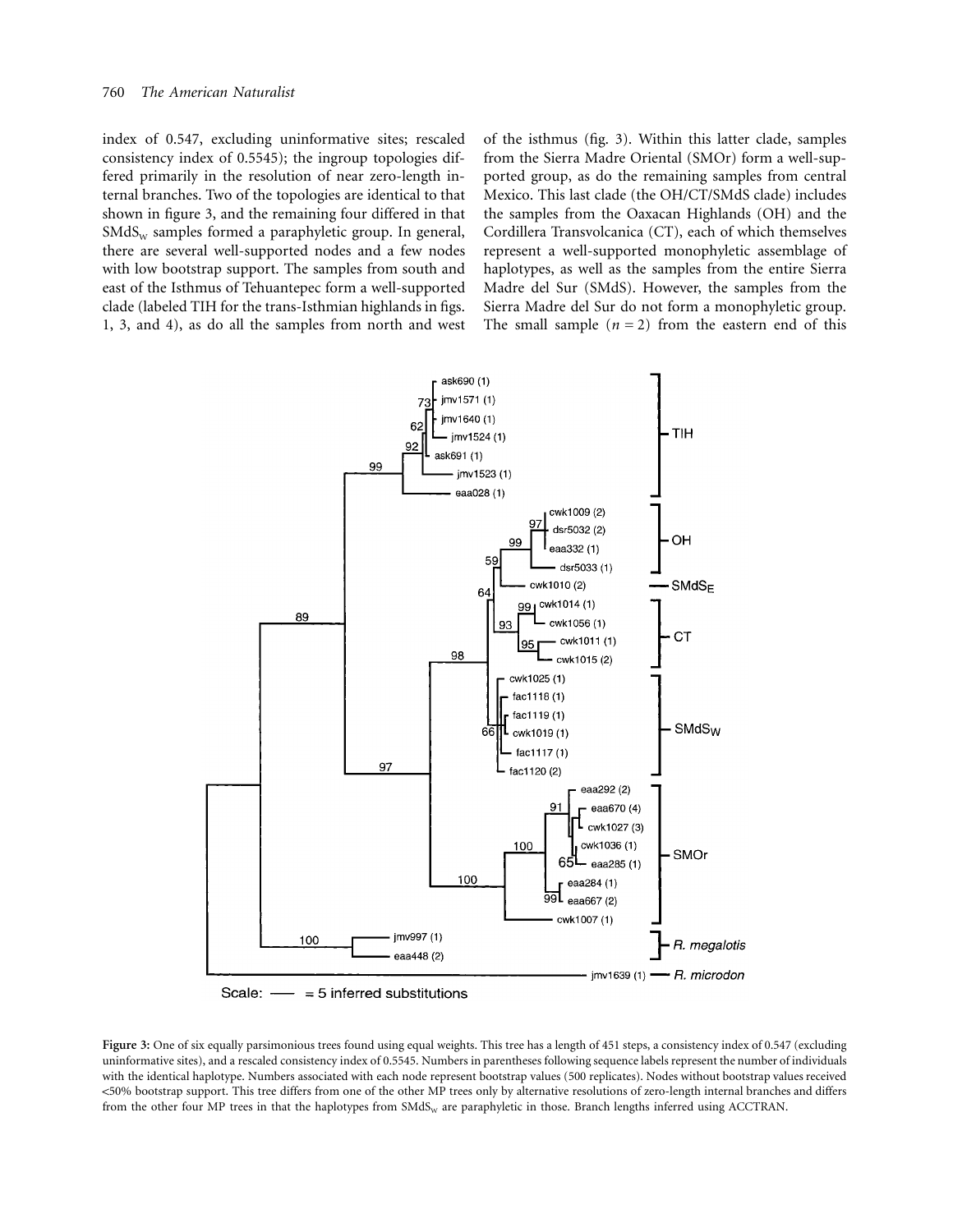

Scale: - $-$  = 0.020 substitutions per site

Figure 4: One of three ML trees found using the objectively determined GTR+I+T model of sequence evolution (see text for justification) estimated from the reduced data set. This tree has a likelihood score (ln likelihood) of  $-3679.29649$ , and differs from the other ML trees only by alternative resolutions of zero-length internal branches. Numbers associated with each node represent estimates of bootstrap values (100 replicates). Each replicate was analyzed with MAXTREES set to one and with full TBR branch swapping on stepwise addition trees generated with random addition seqeunce.

mountain range,  $SMdS<sub>E</sub>$ , is weakly supported as sister group to the Oaxacan Highland samples. In some of the MP trees (not shown), the samples from the western end of the Sierra Madre del Sur,  $\text{SMdS}_{\text{w}}$ , are paraphyletic and form a grade at the base of the OH/CT/SMdS clade. In addition, there is moderate support for a sister-group relationship between the samples from the Cordillera Transvolcanica and the  $SMdS_E/OH$  clade (fig. 3).

Results of the ML analysis are similar (fig. 4). The  $GTR+I+ \Gamma$  model of sequence evolution fit the data sig-

nificantly better than any of its special cases we examined  $(P < .01)$  and actually appears to fit the data quite well (fig. 5). The observed difference between the unconstrained (multinomial) likelihood and the likelihood score of the ML tree under the model falls in the middle of the distribution of simulated data generated under the null hypothesis of a perfect fit between model and data (fig. 5). Thus, the otherwise untested assumptions of the  $GTR+I+\Gamma$  model (i.e., stationarity and reversibility of process, independence of sites) are probably not violated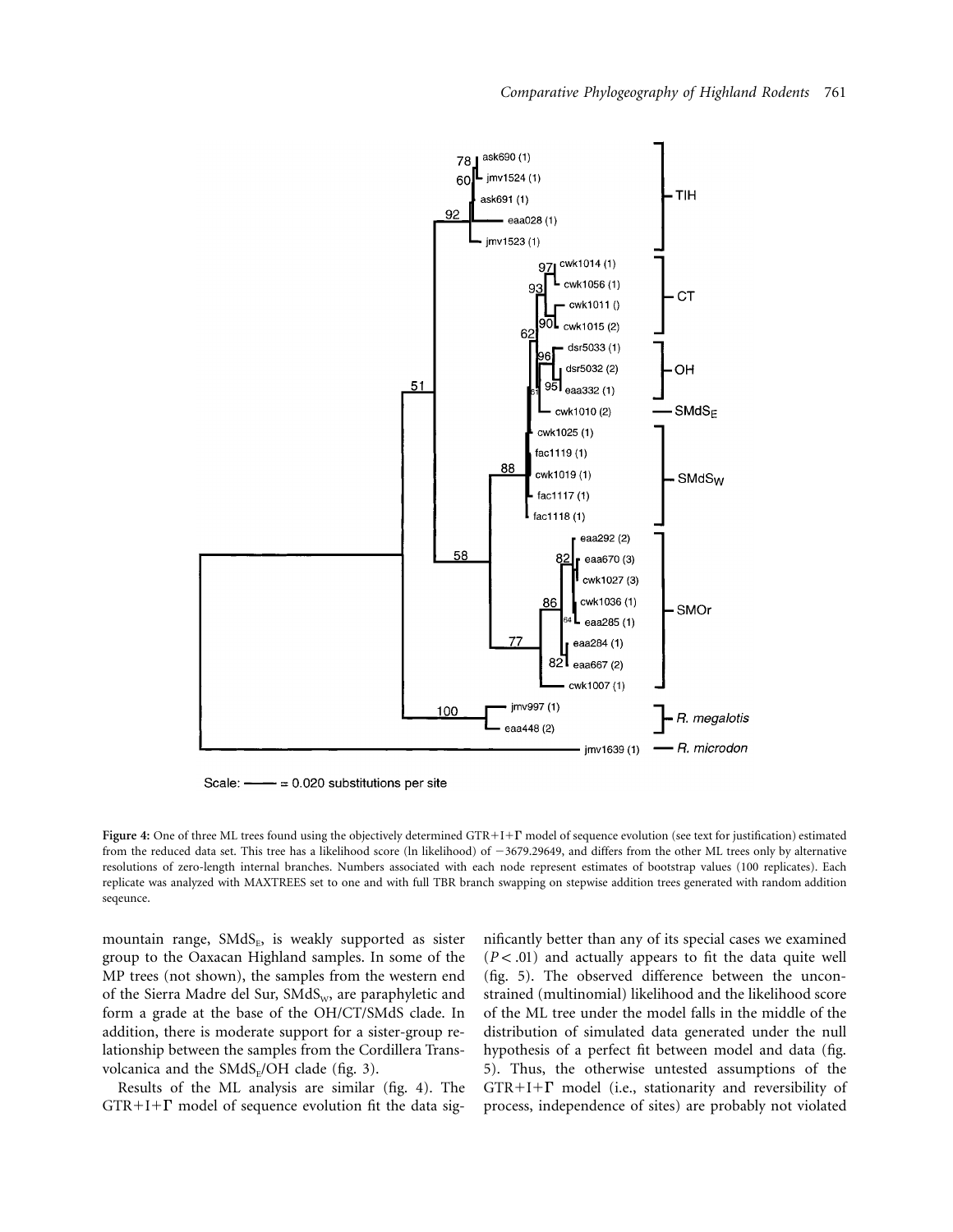

Figure 5: Parametric bootstrap test of the goodness-of-fit between the GTR+I+T model of sequence evolution and the *Reithrodontomys sumichrasti* cyt b data. One hundred replicate data sets were simulated under the GTR+I+T model, and the distribution of the difference between unconstrained (multinomial) ln likelihoods and ln likelihood of the ML tree under the model is shown. The difference observed in the real data falls in the middle of the distribution generated under the null hypothesis of a perfect match between model and data; the GTR+I+ $\Gamma$  model fits the data quite well.

in a manner that will alter the statistical tests of alternative hypotheses ("Hypothesis Tests"). The heuristic searches using the fully defined  $GTR+I+\Gamma$  model resulted in three ML trees, which differ only by resolution of zero-length internal branches. However, in all of the three ML trees, the SMdS<sub>w</sub> samples form a paraphyletic group at the base of the OH/CT/SMdS clade. In general, the likelihood bootstrap values are lower than corresponding parsimony bootstrap values; however, there are several nodes that are strongly supported (fig. 4).

#### *Hypothesis Tests*

There are both striking similarities and strong differences between the phylogeographic relationships of *R. sumichrasti* and the *Peromyscus aztecus*/*Peromyscus hylocetes* complex (Sullivan et al. 1997). The first similarity is that identical evolutionarily significant units (ESUs; e.g., Moritz 1995) are present in both complexes; for the most part separate mountain ranges represent monophyletic assemblages of haplotypes (figs. 3, 4). The exception to this is that the samples of *R. sumichrasti* from the western end of the Sierra Madre del Sur,  $\text{SMdS}_{\text{W}}$ , may not represent a monophyletic group. Second, the Isthmus of Tehuantepec is a strong phylogeographic barrier in both complexes,

with the deepest divergences within each of these groups corresponding geographically to the Isthmus.

Incongruence between the two phylogeographies lies in the phylogenetic position of the samples from the Sierra Madre Oriental and the Cordillera Transvolcanica. In *R. sumichrasti*, the sister clade to the OH/SMdS<sub>E</sub> clade is the Cordillera Transvolcanica clade (figs. 3, 4) rather than the Sierra Madre Oriental clade, as was the case in the *P. aztecus* phylogeography (fig. 2; Sullivan et al. 1997). Furthermore, this incongruence is significant. The best *R. sumichrasti* tree constrained to fit the *P. aztecus*/*P. hylocetes* complex phylogeography (fig. 2) is significantly worse than the best unconstrained *R. sumichrasti* trees (table 2; fig. 6). This is true across most of the tests we employed, including reciprocal tests in which the *P. aztecus*/*P. hylocetes* complex data were forced to fit the *R. sumichrasti* tree. The exception was that the parsimony parametric-bootstrap test resulted in  $P = .108$ ; all the other tests (ML parametric bootstrap, ML KHT test, and parsimony KHT test) provided strong evidence that the two phylogeographies are significantly incongruent (*P* values ranged from .005 to .097; table 2; fig. 6).

The tree-mapping analysis indicated that these phylogeographies can be reconciled by a single duplication event, and that there have been four covicariance events shared by these two groups (fig. 7). Based on comparisons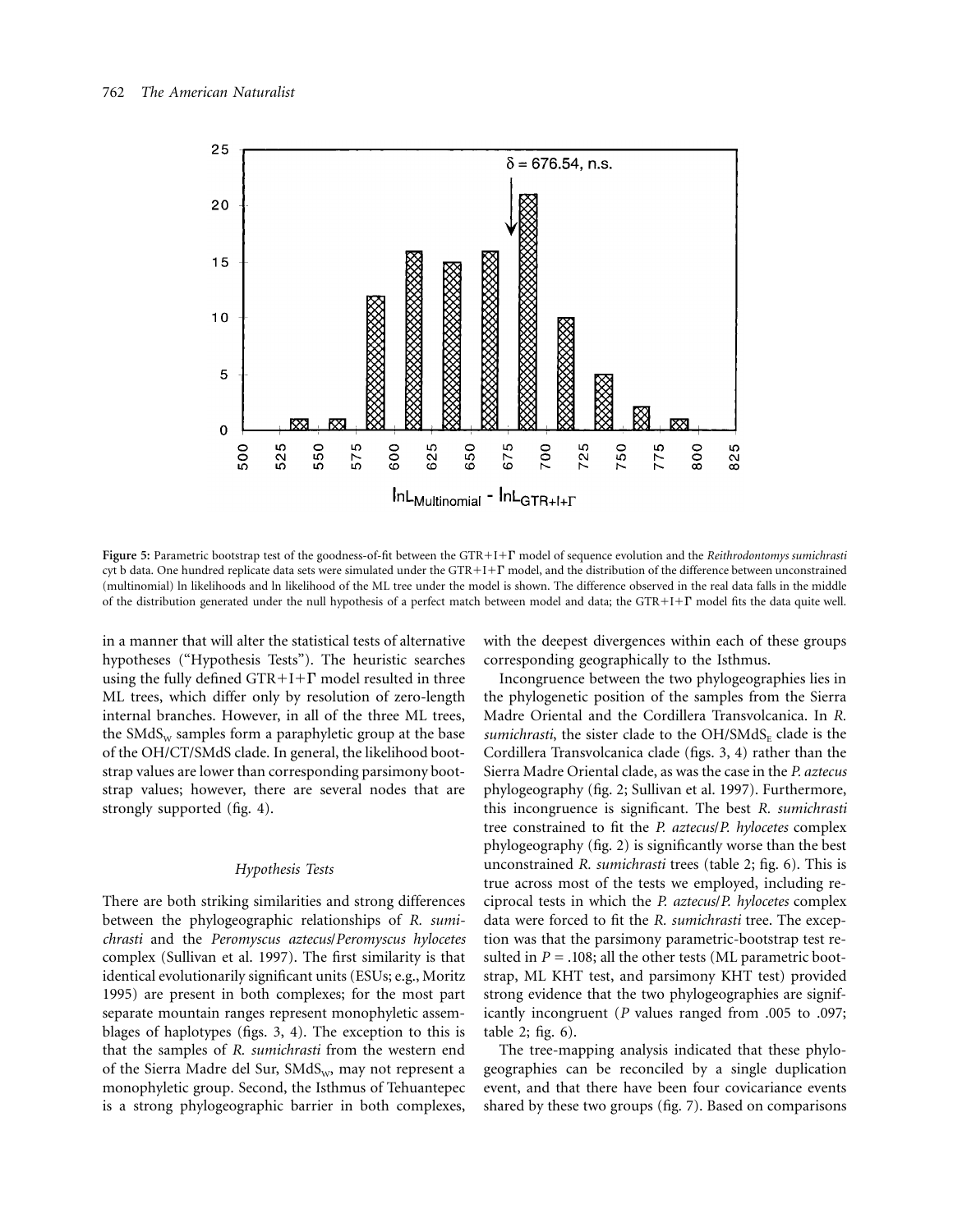|                       | Table 2: Reciprocal statistical tests of phylogeo- |
|-----------------------|----------------------------------------------------|
|                       | graphic congruence between Reithrodontomys         |
|                       | sumichrasti and the Peromyscus aztecus/Peromys-    |
| cus hylocetes complex |                                                    |

| Optimality<br>criterion |        | R. sumichrasti <sup>a</sup> | P. aztecus/<br>P. hylocetes <sup>b</sup> |      |
|-------------------------|--------|-----------------------------|------------------------------------------|------|
| and test                | δ      | Р                           | δ                                        | P    |
| Parsimony:              |        |                             |                                          |      |
| <b>KHT</b>              | 12     | .005                        | 6                                        | .080 |
| <b>PRT</b>              | 12     | .108                        | 6                                        | .078 |
| Likelihood:             |        |                             |                                          |      |
| <b>KHT</b>              | 12.460 | .097                        | 6.830                                    | .027 |
| PBT                     | 12.460 | $\ll 01$                    | 6.830                                    | ≪.01 |

Note: Abbreviations are as follows: KHT = Kishino-Hasegawa-Templeton test test; PBT = parametric bootstrap test. Data from Sullivan et al. 1997.

<sup>a</sup> *Reithrodontomys sumichrasti* data forced to fit *Peromyscus aztecus/Peromyscus hylocetes* phylogeography.

<sup>b</sup> *Peromyscus aztecus/P. hylocetes* data forced to fit *R. sumichrasti* phylogeography.

of random trees, this degree of covicariance would be expected to occur at a frequency of 0.02, if there were no commonality between the two groups (i.e., if ESUs within each group were partitioning at random geographically, with respect to each other). Thus, we can reject the null hypothesis of independent response  $(P = .02)$ ; there is greater similarity between the phylogeographies of the two complexes than expected at random.

#### **Discussion**

#### *Phylogeographic Congruence*

Assessment of the degree to which codistributed taxa have congruent phylogeographies is critical because, in instances where congruence is detected, shared history has led to similar partitioning of genetic variation in the taxa being compared. This enables the prediction of geographic patterns of genetic variation for other codistributed taxa that have yet to be examined. In this study, for both *Reithrodontomys sumichrasti* and the *Peromyscus aztecus/Peromyscus hylocetes* complex, populations from separate mountain ranges generally represent monophyletic assemblages of haplotypes. Thus, identical ESUs are identifiable in both complexes, and this provides the prediction that this will also be the case for other groups similarly restricted to these disjunct mid- to high-elevation forests. This predictive aspect of comparative phylogeography provides a basis for the application of a systemwide approach to the conservation of genetic diversity in this region (Avise 1992, 1998).

The deepest phylogeographic divergence in *R. sumichrasti* is the separation of the trans-Isthmian populations

(subspecies *R. sumichrasti australis*, *R. sumichrasti dorsalis*, *R. sumichrasti modestus*, and *R. sumichrasti vulcanius*) from those in central and southern Mexico (subspecies *R. sumichrasti luteolus*, *R. sumichrasti nerteus*, and *R. sumichrasti sumichrasti*). This was also the deepest phylogeographic split that Sullivan et al. (1997) observed in the *P. aztecus*/ *P. hylocetes* complex. The divergence level represented by this split is quite high in both complexes; uncorrected sequence divergence levels range from 5.6% to 7.7% among *R. sumichrasti* samples and from 6.9% to 8.9% in the *P. aztecus/P. hylocetes* complex samples. Unfortunately, neither of these data sets fits the molecular clock hypothesis. Because Felsenstein's (1988) likelihood ratio test of the molecular clock allows for use of models that are tailored to fit the data set at hand, we consider it to be the most appropriate of the alternative tests of the clock hypothesis. Application of this test, using the best-fit model of sequence evolution in each case, results in rejection of the clock:  $\delta_{24} = 43.374$  *(P < .01)* for *R. sumichrasti*;  $\delta_{13} =$ 33.377  $(P < .005)$  for the *P. aztecus/P. hylocetes* complex. This prohibits us from examining the temporal congruence of this common phylogeographic split in the two groups and prohibits use of the clock to place an absolute divergence time estimate on the split. However the data are consistent with relatively deep divergences, perhaps relating to the most recent marine transgressions across the Isthmus of Tehuantepec in the late Pliocene (e.g., Maldonado-Koerdell 1964).

The taxonomic level that should be attributed to this split in *R. sumichrasti* is not entirely clear. Although current taxonomy unites these segments as conspecific, there has been some suggestion that the trans-Isthmian populations represent a distinct species. For example, Engstrom et al. (1981) noted strong differentiation in the karyotypes between a small sample of mice from Chiapas and Michoacan, Mexico, and suggested the possibility that *R. sumichrasti* as currently delimited is a composite of two species. The high levels of differentiation seen here in the cyt b sequences is concordant with this suggestion, although certainly morphological and molecular data from nuclear markers should be brought to bear. The disjunct nature of the segments will prohibit the application of the criterion of reproductive isolation that has traditionally been applied to rodent systematics (i.e., Rennert and Kilpatrick 1986), and a genealogical concordance approach to species limits (i.e., Baum and Shaw 1995) will be more applicable. We predict that the trans-Isthmian differentiation observed here and by Engstrom et al. (1981) will persist across other character sets, and application of the concordance concept will require the recognition of these populations as specifically distinct.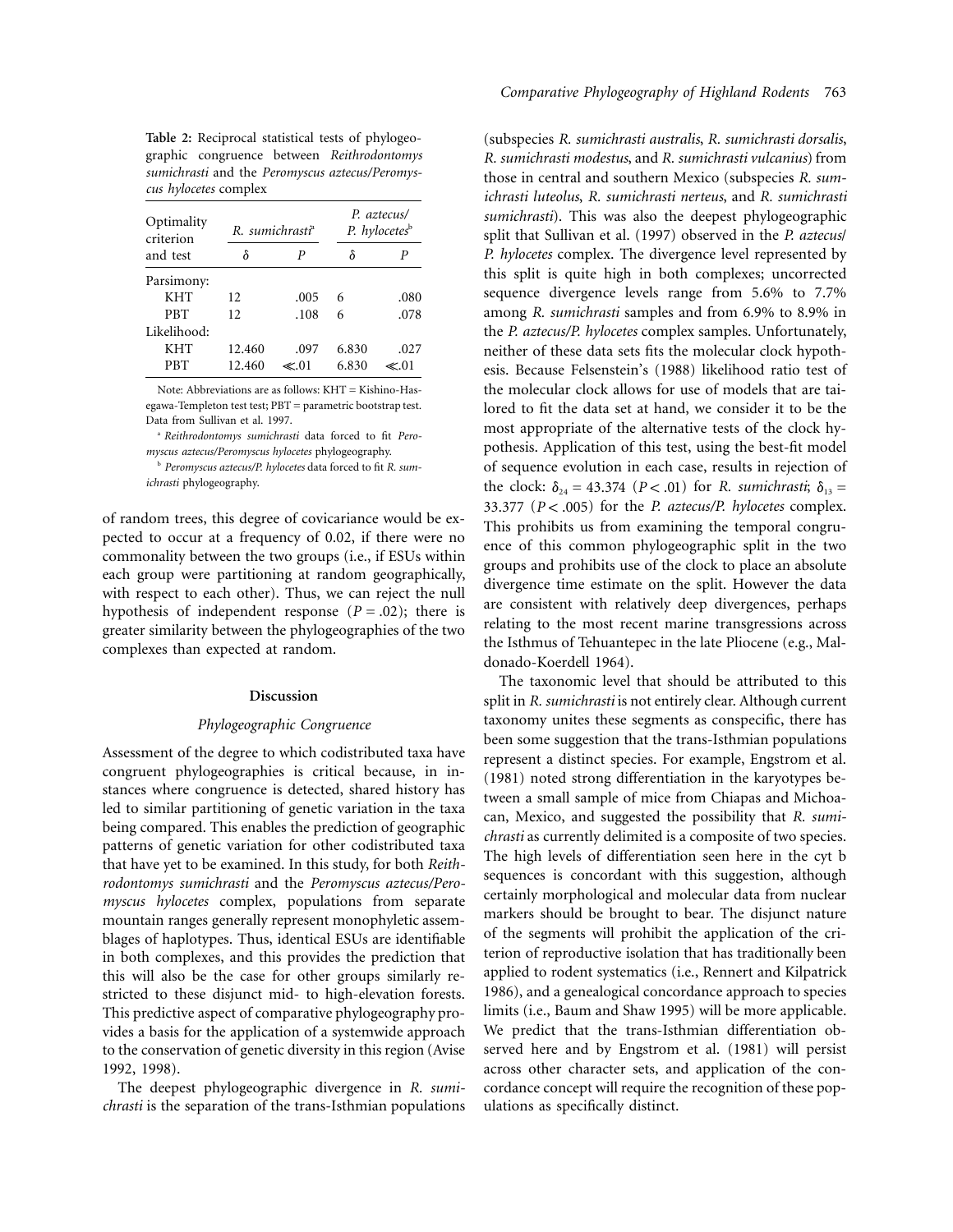

**Figure 6:** Parametric bootstrap tests of phylogeographic congruence. *A*, *B*, Tests conducted under parsimony and likelihood, respectively, with the *Reithrodontomys sumichrasti* data constrained to fit the area relationships inferred from the *Peromyscus aztecus/Peromyscus hylocetes* complex (fig. 2). *C*, *D*, Tests conducted under parsimony and likelihood, respectively, with the *P. aztecus/P. hylocetes* data (Sullivan et al. 1997) constrained to fit the area relationships inferred from *R. sumichrasti*. Two hundred fifty replicate data sets were simulated for each of the parsimony tests (*A*, *C*), and 100 replicates were simulated for the likelihood tests (*B*, *D*). These reciprocal tests reject the hypothesis that the observed incongruence between the phylogeographies of the two groups is attributable to uncertainty in phylogenetic estimation.

# *Phylogeographic Hypotheses*

In part owing to the relevance of comparative phylogeography to conservation and in part owing to the need to bridge ecological and historical biogeography, numerous studies have taken the lead from Avise (1992) in attempting to assess comparative phylogeography on a regional scale (e.g., Riddle 1995; Zink 1996; Bermingham and Martin 1998; Taberlèt et al. 1998). In searching for congruence among phylogeographies of codistributed forms, however, many of these studies have relied on visual inspection of phylogeographic estimates to infer common patterns. This clearly is an inadequate assessment of congruence (e.g., Hillis 1995). Tools provided by Page (1988, 1994) provide historical biogeographers with the statistical approach needed to assess similarity between area relationships, and indeed a few studies have employed such a statistical approach (e.g., Bermingham and Martin 1998). In addition,

with the increasing attention being focused on statistical phylogenetics (e.g., Huelsenbeck and Crandall 1997), comparative phylogeographers now have the ability to incorporate phylogenetic uncertainty in tests of biogeographic hypotheses. Thus, through the use of tests such as the parametric bootstrap, instances of real incongruence can be discerned from instances in which apparent differences are not statistically significant, but rather arise from uncertainty in phylogenetic estimation.

In the current example, we are left with conflicting results, depending on which hypothesis is taken as the null. If the classical concerted-response hypothesis is taken as the null, the results of both the parametric bootstrap (table 2; fig. 6) and KHT tests (table 2) indicate that there is significant incongruence between the phylogeographies of these two groups. This incongruence can be localized to the difference in placement of the Sierra Madre Oriental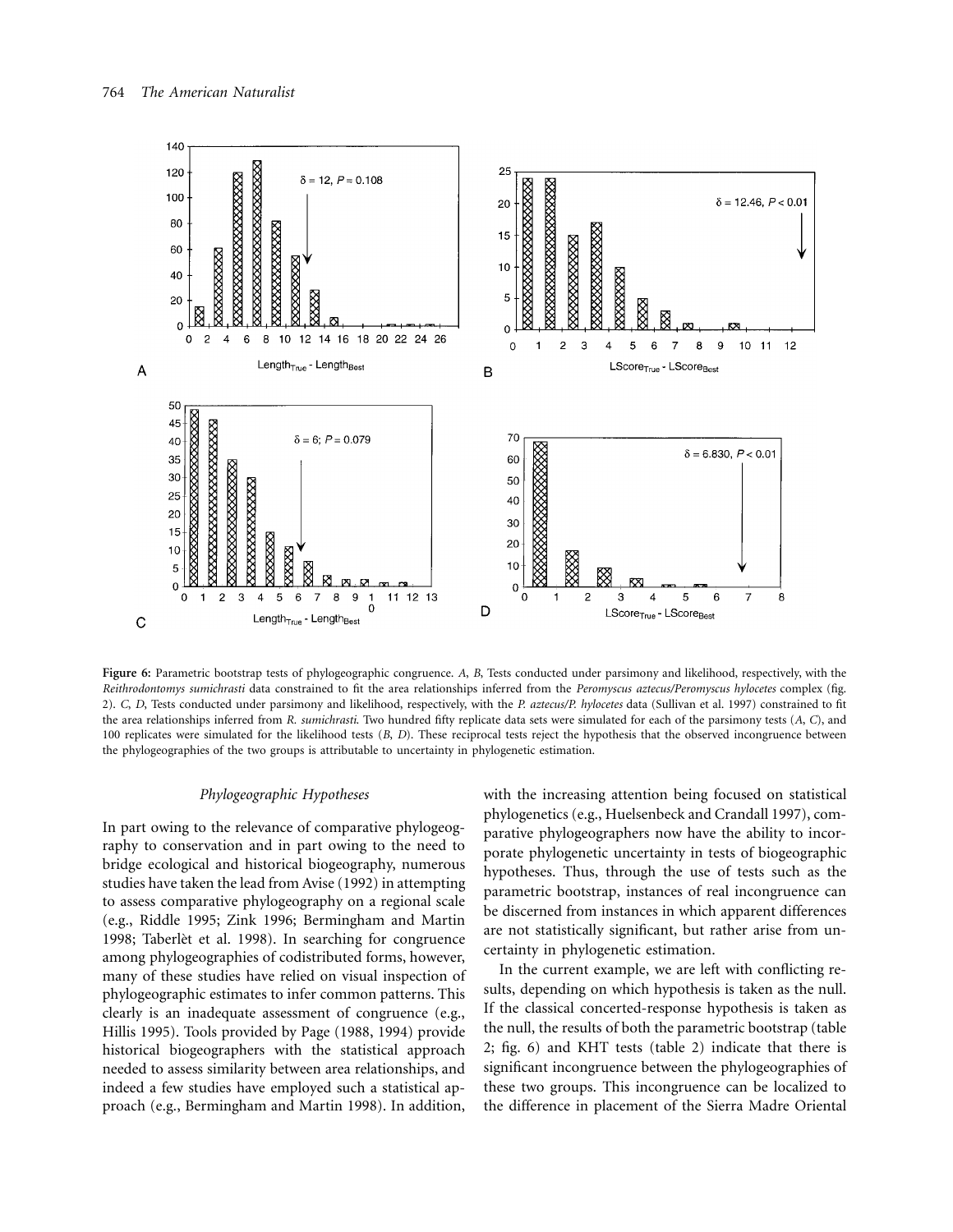

**Figure 7:** Tree mapping of the estimates of area relationships inferred from *Reithrodontomys sumichrasti* and the *Peromyscus aztecus/Peromyscus hylocetes* complex. The solid tree represents the inference based on *R. sumichrasti*, whereas the dashed tree represents the estimates based on the *P. aztecus/P. hylocetes* complex. A single duplication (*square*) and four covicariance events (*circles*) are required to reconcile these hypotheses of area relationships; this represents a greater degree of shared history than would be predicted by the independent-response hypothesis  $(P = .02)$ .

ESU. The SMOr samples were sister to the  $SMdS<sub>F</sub>/OH$ clade, with the CT clade (*P. hylocetes*) sister to these in the *Peromyscus* analyses (fig. 2; Sullivan et al. 1997), whereas the SMOr populations are sister to the entire central Mexican clade in the *Reithrodontomys* analyses (figs. 3, 4). Thus, we can reject the concerted-response hypothesis as a complete description of the distributional association between these two taxa. With the independent-response hypothesis taken as the null, reconstruction of the historical association of these two taxa using TREEMAP (Page 1994) required four covicariance events to reconcile the area relationships inferred from the two taxa (fig. 7). This is a greater degree of shared history (i.e., greater covicariance) than would be expected under random associations of lineages for the two groups. Thus, we can also reject the independent-response hypothesis. In this case, the truth appears to lie between these two competing paradigms; our analyses indicate that there has been some correlation in the responses of these two taxa to the past climatic and geologic events, but the responses have not been entirely coupled. The two groups involved belong to very closely related genera (*Peromyscus* and *Reithrodontomys*) and have very similar ecologies and life histories. It will be interesting to see to what degree the mixed patterns observed here are also observed in phylogeographic comparisons of the codistributed taxa in the Mesoamerican highland forests with different ecologies and life histories.

# *Use of Reconciled Trees in Comparative Biogeography*

The manner in which we used TREEMAP to assess the degree of shared history between *R. sumichrasti* and the *P. aztecus/P. hylocetes* complex deviates somewhat from typical uses of tree reconciliation (i.e., as suggested by Andersson 1996). For example Bermingham and Martin (1998) used tree reconciliation to assess the commonality in patterns of dispersal of several species of freshwater fishes across the Panamanian land bridge. As is typically done, these authors assessed shared history by use of COMPONENT analysis (Page 1993) to derive a general area cladogram from the single-taxon area cladograms, and then used tree reconciliation between this general area cladogram and each of the single-taxon area cladograms used in its construction. Thus, the general area cladogram used in their examination of shared history was not independent of the single-taxon area relationships because each single-taxon hypothesis under examination was used in the construction of the general area cladogram. Our reconciliation of one single-taxon hypothesis of area relationships directly against the other has two advantages over such an approach. First, the approach we use eliminates this problem of nonindependence. Second, when comparing two hypotheses of area relationships, any composite estimate will be intermediate between the original single-taxon area cladograms. Therefore, an indication of more commonality (in our case covicariance) than expected at random will be a much more rigorous statement of shared history, if the individual hypotheses of area relationships are tested directly against one another than would be the case were the single-taxon trees tested against a composite estimate that must necessarily be intermediate.

Nevertheless, one weakness of either approach is that both ignore uncertainty in estimation of single-species phylogeographies. That is, tree reconciliation treats each species phylogeography as if it were inferred without error. This may be an issue in the current data set in that the association of the  $SMdS<sub>E</sub>$  with the OH samples (and the vicariance event that this implies) is not particularly well supported (figs. 3, 4) nor is the  $SMdS<sub>E</sub>$  region particularly well sampled. Running the TREEMAP analyses with these two regions treated as a single area results in three covicariance events, and the probability of observing this reduced degree of shared history increases correspondingly  $(P = .107)$ . However this result is difficult to interpret because much of the decrease in significance is attributable simply to loss of statistical power because there are fewer regions to reconcile.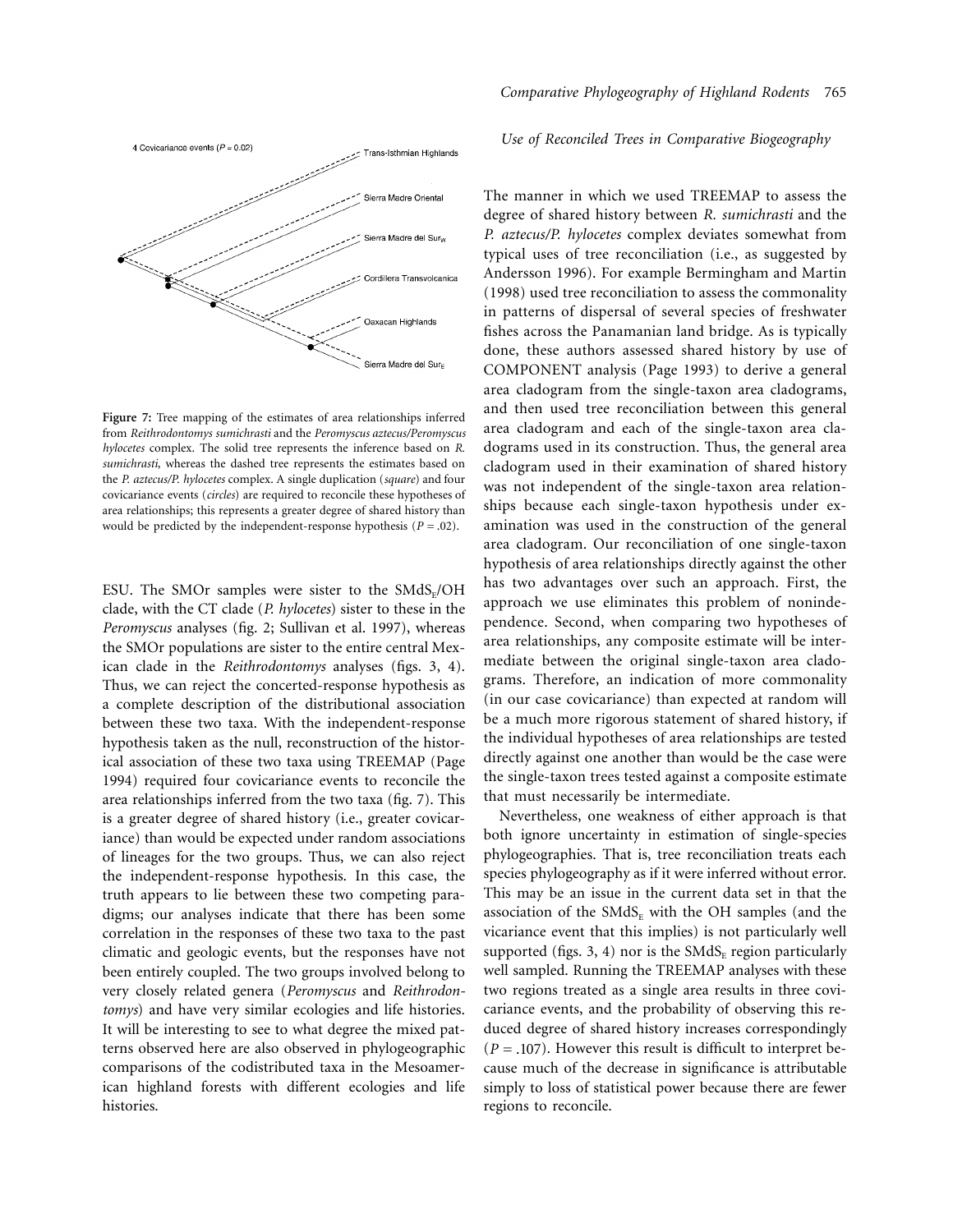## **Conclusions**

This study has demonstrated that the competing paradigms of concerted versus independent responses of codistributed forms may represent a false dichotomy. Others have suggested such a pattern should be expected (Cracraft 1994; Andersson 1996); however, there were no statistical tests of the opposing hypotheses in those studies. We have demonstrated statistically that the best explanation of the responses of currently codistributed species to past climatic events is a combination of the existing paradigms or a mixed-response hypothesis. While it is entirely likely that this is a general pattern that will persist across examinations of concerted versus independent responses to other geological and climatic events (e.g., Bermingham and Martin 1998), the mixed-response model presents its own difficulties. Perhaps the greatest of these is that the mixedresponse hypothesis cannot be used to make explicit testable predictions. At this point, the best that can be predicted under the mixed-response hypothesis is that perfect phylogeographic congruence among codistributed forms will not occur, yet codistributed taxa will share more common history than would be predicted under a completely independent-response scenario. Thus, both the concerted- and independent-response hypotheses will continue to play a pivotal role in historical biogeography by serving as testable null models.

# **Acknowledgments**

We wish to thank F. A. Cervantes, F. X. González, Y. Hortelano, C. W. Kilpatrick, and J. Martinez either for generously donating samples or for assistance in collection of samples used here. J. Demboski, S. Emerson, M. Fishbein, B. Riddle, and an anonymous reviewer provided very useful comments on the manuscript. J. Good provided laboratory assistance. We also thank D. L. Swofford for discussions of statistical issues, for writing the software used for simulations, and for providing access to test versions of PAUP\*. This research was supported by start-up funds provided to J.S. from the University of Idaho and a seed grant from the University of Idaho Research Foundation (to J.S.), National Institutes of Health (NIH) Grant 1- R15.GM46016-01, Professional Development Grants, Department of Zoology and Monte L. Bean Life Science Museum, Brigham Young University (to D.S.R.), the Consejo Nacional de Ciencia y Tecnología, the Fullbright Foundation, and the Theodore Roosevelt Memorial Fund of the American Museum of Natural History (to E.A.). In addition, some of the equipment used for this study was provided by the NIH (DHHS/NIH RR11833) to the University of Idaho Department of Biological Sciences. We would like to honor the memory of Danny Harris, whose friendship greatly facilitated this collaboration and who is sorely missed.

## **Literature Cited**

- Andersson, L. 1996. An ontological dilemma: epistemology and methodology of historical biogeography. Journal of Biogeography 23:269–277.
- Avise, J. C. 1992. Molecular population structure and the biogeographic history of a regional fauna: a case history with lessons for conservation biology. Oikos 63:62–76.
- ———. 1998. The history and purview of phylogeography: a personal reflection. Molecular Ecology 7:317–379.
- Baum, D. A., and K. L. Shaw. 1995. Genealogical perspectives on the species problem. Pages 289–302 *in* P. C. Hoch and A. G. Stephenson, eds. Experimental and molecular approaches to plant biosystematics. Monographs in Systematic Botany. Vol. 53. Missouri Botanical Garden, St. Louis.
- Bennett, K. D. 1990. Milankovitch cycles and their effects on species in ecological and evolutionary time. Paleobiology 16:11–21.
- Bermingham, E., and A. P. Martin. 1998. Comparative mtDNA phylogeography of Neotropical freshwater fishes: testing shared history to infer the evolutionary landscape of lower Middle America. Molecular Ecology 7:499–517.
- Bibb, M. J., R. A. van Etten, C. T. Wight, M. W. Wallberg, and D. A. Clayton. 1981. Sequence and gene organization of mouse mitochondrial DNA. Cell 26:167–180.
- Brooks, D. R. 1981. Hennig's parasitological method: a proposed solution. Systematic Zoology 30:229–249.
- Brown, J. H., and M. V. Lomolino. 1998. Biogeography. Sinauer. Sunderland, Mass.
- Carleton, M. D. 1979. Taxonomic status and relationships of *Peromyscus boylii* from El Salvador. Journal of Mammalogy 60:280–296.
- Cracraft, J. 1994. Species diversity, biogeography, and the evolution of biotas. American Zoologist 34:33–47.
- Efron, B., and R. J. Tibshirani. 1993. An introduction to the bootstrap. Chapman & Hall, New York.
- Engstrom, M. D., R. C. Dowler, D. S. Rogers, D. J. Schmidly, and J. W. Bickham. 1981. Chromosomal variation within four species of harvest mice (*Reithrodontomys*). Journal of Mammalogy 62:159–164.
- Fa, J. E., and L. Morales. 1993. Patterns of mammalian diversity in Mexico. Pages 319–361 *in* T. P. Ramamorthy, R. Bye, A. Lot, and J. Fa, eds. Biological diversity of Mexico: origins and distribution. Oxford University Press, New York.
- FAUNMAP Working Group. 1996. Spatial response of mammals to late quaternary environmental fluctuations. Science (Washington, D.C.) 272:1601–1606.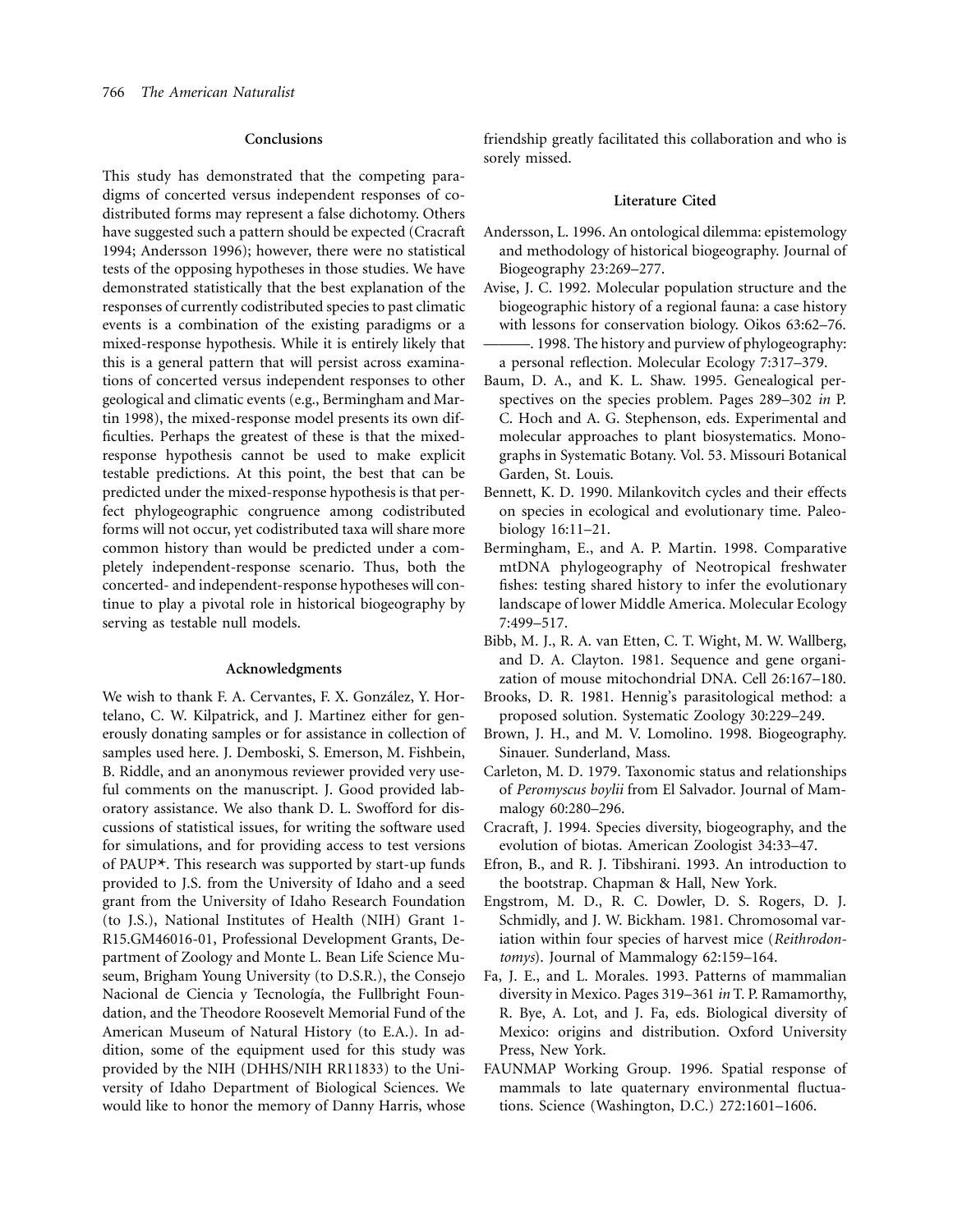- Felsenstein, J. 1985. Confidence limits on phylogeny: an approach using the bootstrap. Evolution 39:783–791.
	- ———. 1988. Phylogenies from molecular sequences: inference and reliability. Annual Review of Genetics 22: 521–565.
- ———. 1993. PHYLIP, version 3.5c. Computer program distributed by the author. University of Washington, Seattle.
- Flores-Villela, O., and P. Gerez. 1994. Biodiversidad y conservación en México: vertebrados, vegetación y uso del suelo. 2d ed. Comisión Nacional Para el Conocimiento y Uso de la Biodiversidad y Universidad Nacional Autónoma de México, México.
- Goldman, N. 1993. Statistical tests of models of DNA substitution. Journal of Molecular Evolution 36:182–198.
- Graham, R. W. 1986. Response of mammalian communities to environmental changes during the late quaternary. Pages 300–313 *in* J. M. Diamond and T. J. Case, eds. Community ecology. Harper & Row, New York.
- Gustincich, S., G. Manfioletti, G. Del Sal, C. Schneider, and P. Carnichi. 1991. A fast method for high quality genomic DNA extraction from whole human blood. BioTechniques 11:298–301.
- Hillis, D. M. 1995. Approaches for assessing phylogenetic accuracy. Systematic Biology 44:3–16.
- Huelsenbeck, J. P., and K. A. Crandall. 1997. Phylogeny estimation and hypothesis testing using maximum likelihood. Annual Review of Ecology and Systematics 28: 437–466.
- Huelsenbeck, J. P., D. M. Hillis, and R. Jones. 1996. Parametric bootstrapping in molecular phylogenetics: applications and performance. Pages 19–45 *in* J. D. Ferraris and S. R. Palumbi, eds. Molecular zoology: advances, strategies, and protocols. Wiley-Liss, New York.
- Kishino, H., and M. Hasegawa. 1989. Evaluation of the maximum likelihood estimate of the evolutionary tree topologies from DNA sequence data, and the branching order of Hominoidea. Journal of Molecular Evolution 29:170–179.
- Maldonado-Koerdell, M. 1964. Geohistory and paleogeography of Middle America. Pages 3–32 *in* R. C. West, ed. Handbook of Middle American Indians. Vol. 1. University of Texas Press, Austin.
- McDonald, J. A. 1993. Phytogeography and history of the alpine-subalpine flora of northeastern Mexico. Pages 681–703 *in* T. P. Ramamorthy, R. Bye, A. Lot, and J. Fa, eds. Biological diversity of Mexico: origins and distribution. Oxford University Press, New York.
- Mengel, R. M. 1964. The probable history of species formation in some northern wood warblers (Parulidae). Living Bird 3:9–43.
- Moritz, C. 1995. Uses of molecular phylogenies for con-

servation. Philosophical Transactions of the Royal Society of London B, Biological Sciences 349:113–118.

- Mort, M. E., P. S. Soltis, D. E. Soltis, and M. L. Mabry. 2000. A comparison of three methods for estimating internal support on phylogenetic trees. Systematic Biology 49:160–170.
- Page, R. D. M. 1988. Quantitative cladistic biogeography: constructing and comparing area cladograms. Systematic Zoology 37:254–270.
- ———. 1993. COMPONENT, version 2.0. Natural History Museum, London.
- ———. 1994. Maps between trees and cladistic analysis of historical associations among genes, organisms, and areas. Systematic Biology 43:58–77.
- Rennert P. D., and C. W. Kilpatrick. 1986. Biochemical systematics of populations of *Peromyscus boylii*. I. Populations from east-central Mexico with low fundamental numbers. Journal of Mammalogy 67:481–488.
- Riddle, B. R. 1995. Molecular biogeography in pocket mice (*Perognathus* and *Chaetodipus*) and grasshopper mice (*Onychomys*): the late Cenozoic development of a North American aridlands rodent guild. Journal of Mammalogy 76:283–301.
- -. 1996. The molecular phylogeographic bridge between deep and shallow history in continental biotas. Trends in Ecology & Evolution 11:207–211.
- -. 1998. The historical assembly of continental biotas: Late Quaternary range-shifting, areas of endemism, and biogeographic structure in the North American mammal fauna. Ecography 21:437–446,
- Sullivan, J., and D. L. Swofford. 1997. Are guinea pigs rodents? the importance of adequate models in molecular phylogenetics. Journal of Mammalian Evolution 4: 77–86.
- Sullivan, J., K. E. Holsinger, and C. Simon. 1996. The effect of topology on estimates of among-site rate variation. Journal of Molecular Evolution 42:308–312.
- Sullivan, J., J. A. Markert, and C. W. Kilpatrick. 1997. Biogeography and molecular systematics of the *Peromyscus aztecus* group. Systematic Biology 46:426–440.
- Swofford D. L., G. J. Olsen, P. J. Waddell, and D. M. Hillis. 1996. Phylogenetic inference. Pages 407–514 *in* D. M. Hillis, C. Moritz, and B. K. Mable, eds. Molecular systematics. 2d ed. Sinauer, Sunderland, Mass.
- Taberlèt, P., L. Fumagalli, A. G. Wust-Saucy, and J. F. Cosson. 1998. Comparative phylogeography and postglacial colonization routes in Europe. Molecular Ecology 7: 453–464.
- Templeton, A. 1983. Phylogenetic inference from restriction endonuclease cleavage maps with particular reference to the evolution of humans and the apes. Evolution 37:221–244.
- Toledo, V. M. 1982. Pleistocene changes in vegetation in